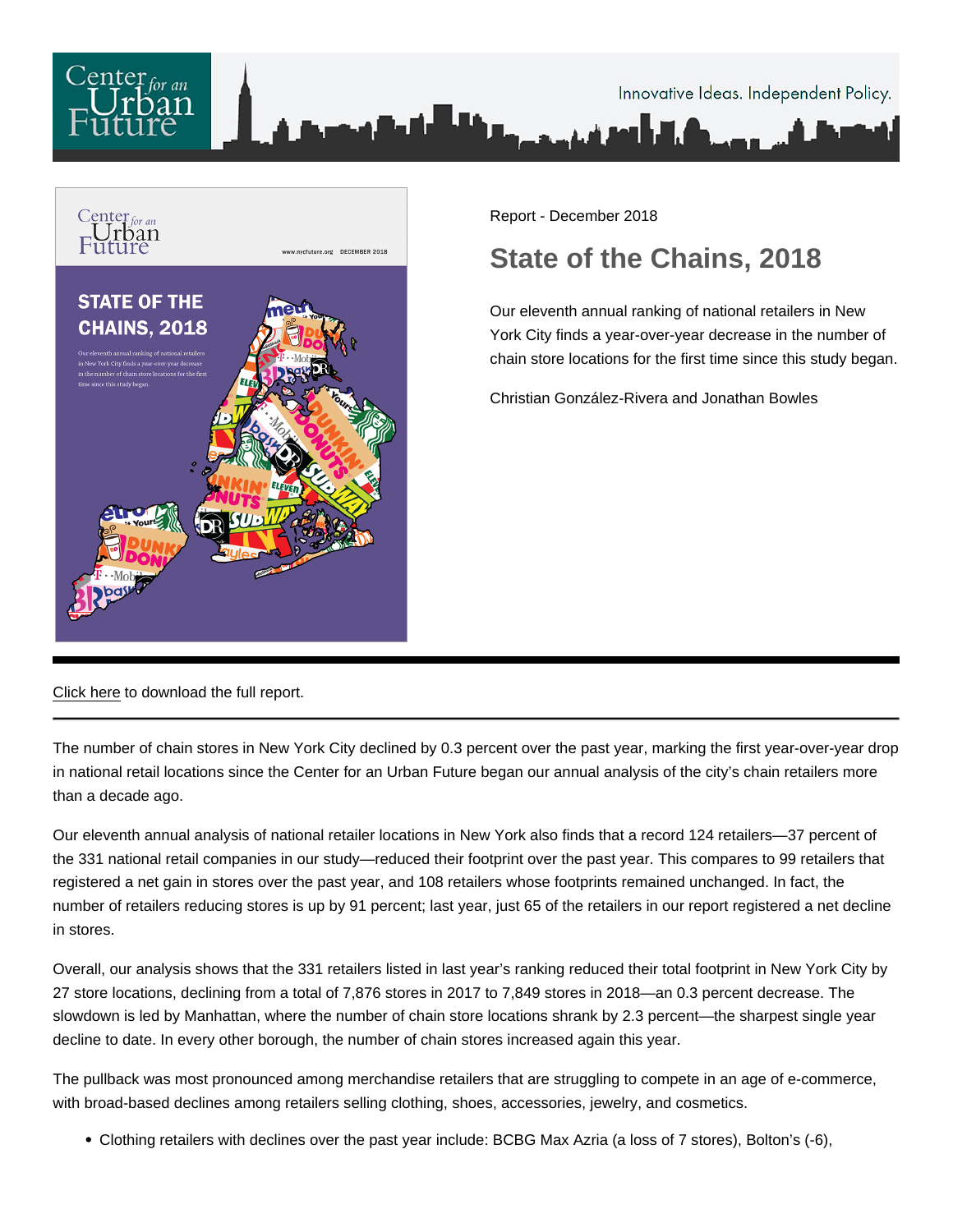Aeropostale (-5), Club Monaco (-5), True Religion (-5), Gap (-4), Dr Jays (-4), Thomas Pink ( 3), Bebe (-3), Brooklyn Industries (-3), Armani Exchange (-2), Chico's (-2), Kenneth Cole (-1), and Banana Republic (-1).

- Shoe companies with declines include: Aerosoles (-13), Nine West (-3), Geox (-3), Fabco Shoes (-3), Rockport (-2), Traffic Shoes (-2), Easy Spirit (-1), Famous Footwear (-1), and Stride Rite (-1).
- Accessories stores with reductions include: Sunglass Hut (-8), Lids (-7), Claire's (-4), Fossil (-4), Laila Rowe (-2), Solstice Sunglass Boutique (-2), and Coach (-1).

Although more than three dozen national food retailers increased their presence over the past year, there were roughly as many retailers in the food sectors closing stores, with the biggest losses among fast food sandwich shops and ice cream stores. The retailer with the single biggest drop in stores was Subway, which had a massive 103-store decrease in shop locations.

- Food chains with declines include: Subway (-103), McDonalds (-8), Au Bon Pain (-7), 'wichcraft (5), Checkers (-6), Panera Bread (-5), Wingstop (-5), Potbelly Sandwich Shop (-2), Cosi (-2), Quiznos (-2), Hale and Hearty Soups (-2), and Le Pain Quotidien (-2).
- Ice cream stores with declines include: 16 Handles (-4), Tasti D-Lite (-3), Ben & Jerry's (-2), Häagen-Dazs (-2), Red Mango (-2), and Cold Stone Creamery (-1),

Dunkin Donuts is the biggest national retailer in the city for the tenth year running, with 624 locations, gaining 12 locations since last year. MetroPCS (now called Metro by T-Mobile, but retaining a distinct brand) has 472 locations, up from 444 last year. Subway is still in third place with 330 locations despite having lost 103 locations since last year. Only seven retailers grew by more than 10 locations: AT&T, MetroPCS, Sprint, T-Mobile, Starbucks, Dunkin' Donuts, and Dollar Tree.

The biggest gains by far were among cellular telephone services locations, which added 129 stores citywide since last year. All five cellphone chains on our list gained locations: AT&T (+58), Metro PCS (+28), Sprint (+26), T-Mobile (+16), and Verizon Wireless (+1). Coffee shops had a net gain of 27 locations, with the growth concentrated in half of the eight coffee chains on the list, Starbucks (+15), Dunkin' Donuts (+12), Blue Bottle Coffee (+2), and Joe Coffee (+1). There were also considerable gains among chain food retailers, with some surprising increases among traditional fast food restaurants, continued growth by fast casual chains, and sharp gains among bubble tea shops.

- Traditional fast food chain restaurants that added stores include: Burger King (+9), Domino's Pizza (+7), Taco Bell (+6), Popeyes (+4), Panda Express (+4), Wendy's (+3), Chick-fil-A (+3), Boston Market (+3), Five Guys (+2), and Golden Krust (+2).
- Fast casual chains increasing their footprint include: Chipotle (+5), Pret A Manger (+5), sweetgreen (+4), Dig Inn (+4), Shake Shack (+4), Bareburger (+2), Fresh & Co (+2), Just Salad (+1), and Chop't Creative Salad Co. (+1).
- Bubble tea chains that added stores include: Vivi's Bubble Tea (+5), Gong Cha (+4), and Kung Fu Tea (+3).

A record 18 retailers closed all of their locations since last year: bakery Crumbs Bake Shop; shoe retailers Aerosoles, Nine West, Rockport, Traffic Shoes, Easy Spirit, and Stride Rite; fitness clubs David Barton Gym and Gold's Gym, electronics retailer Radio Shack; fast food retailers Quiznos, KyoChon, and Chevy's Fresh Mex; clothing retailers Afaze and DKNY; cosmetics retailer Bare Minerals; toy store Toys 'R' Us; and retailer Brookstone.

## **Retailer trends since last year**

For the tenth consecutive year, Dunkin' Donuts tops our list as the largest national retailer in New York City, with a total of 624 stores, a net increase of 12 stores since 2017. MetroPCS is still the second-largest national retailer in the city, with 472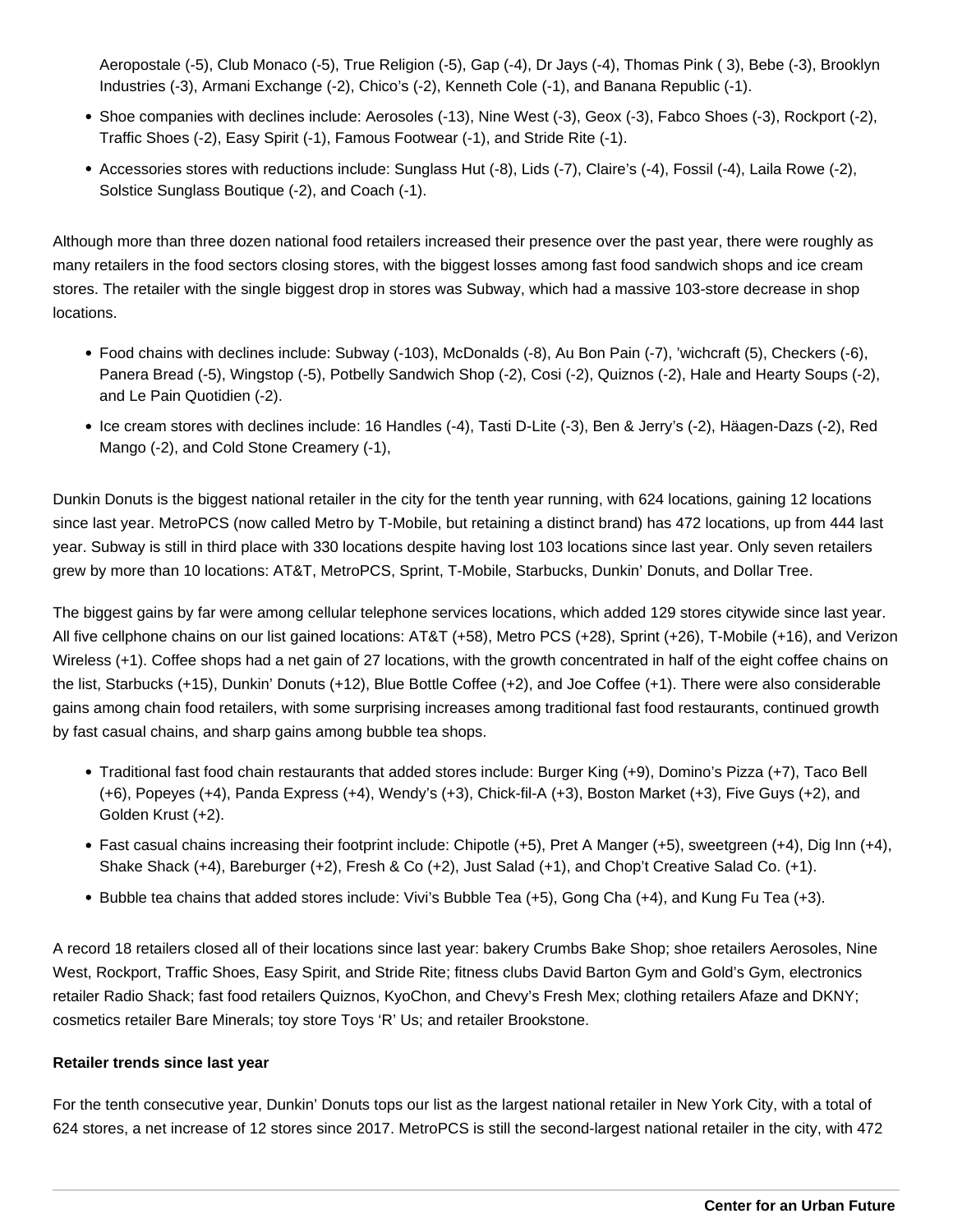stores, after gaining 28 stores over the past year. Rounding out the top ten national retailers in New York are Subway (with 330 stores), Starbucks (327), Duane Reade/Walgreens (263), T-Mobile (252), Baskin Robbins (227), McDonald's (207), Rite Aid (178), and CVS (159).1 There are 15 retailers with at least 100 stores across the city, an increase from 12 last year.

The number of chain stores decreased by 2.3 percent in Manhattan, which amounts to a loss of 67 locations. The other boroughs gained stores; however, Brooklyn and Queens each registered a net gain of just three stores. Among all boroughs, the fastest growth occurred on Staten Island (a 3.2 percent increase, or a gain of 14 stores) followed by the Bronx (a 2.0 percent jump, or an increase of 20 stores).

Starbucks has more stores in Manhattan than any other national retailer, with 227 locations. In Brooklyn, MetroPCS has overtaken Dunkin' Donuts with 149 locations in the borough to the donut and coffee shop's 141. This happened last year in the Bronx, where the cell phone retailer now has 104 locations to Dunkin's 90. In Queens, and on Staten Island, Dunkin' Donuts retains its lead, with 192 locations and 35 locations, respectively.

Among the large pharmacy chains, Rite Aid is the top pharmacy in the Bronx, Brooklyn, and Queens. Duane Reade/Walgreens has the most locations in Manhattan, and CVS has the top spot on Staten Island. After Dunkin' Donuts, Subway is the most popular fast-food chain in each of the five boroughs.

Fewer national retailers expanded this year than at any other time over the past 11 years. However, the following retailers did experience significant store growth over the past year:

- AT&T: 118 locations, up from 60 last year and 85 in 2008
- MetroPCS: 472 locations, up from 444 last year and just 7 in 2009
- Sprint: 107 locations, up from 81 last year and just 25 in 2008
- T-Mobile: 252 locations, up from 236 last year and 82 in 2008
- Dunkin' Donuts: 624 locations, up from 612 last year and 341 in 2008
- Dollar Tree: 86 locations, up from 73 last year and just 10 in 2015
- Trader Joe's: 12 locations, up from 7 last year and 3 in 2010
- Target: 19 locations, up from 12 last year and 7 in 2008

The following retailers downsized significantly over the past year, but still have a presence in the city:

- Subway: 330 locations, down from 433 last year and a peak of 462 in 2014
- Family Dollar: 61 locations, down from a peak of 79 last year
- Staples: 38 locations, down from 47 last year and a peak of 63 in 2009
- Sunglass Hut: 16 locations, down from 24 last year and a peak of 32 in 2012
- McDonalds: 207 locations, down from 215 last year and a peak of 258 in 2009
- True Religion: 1 location, down from 6 last year and a peak of 7 in 2014
- Curves: 1 location, down from 4 last year and a peak of 47 in 2008

Clothing retailers have had more losses in retail locations than any other category in our analysis. Of the 86 clothing and accessories retailers we analyzed, 32 lost stores and 48 did not add locations. Of the 16 that expanded their footprints, none added more than four locations.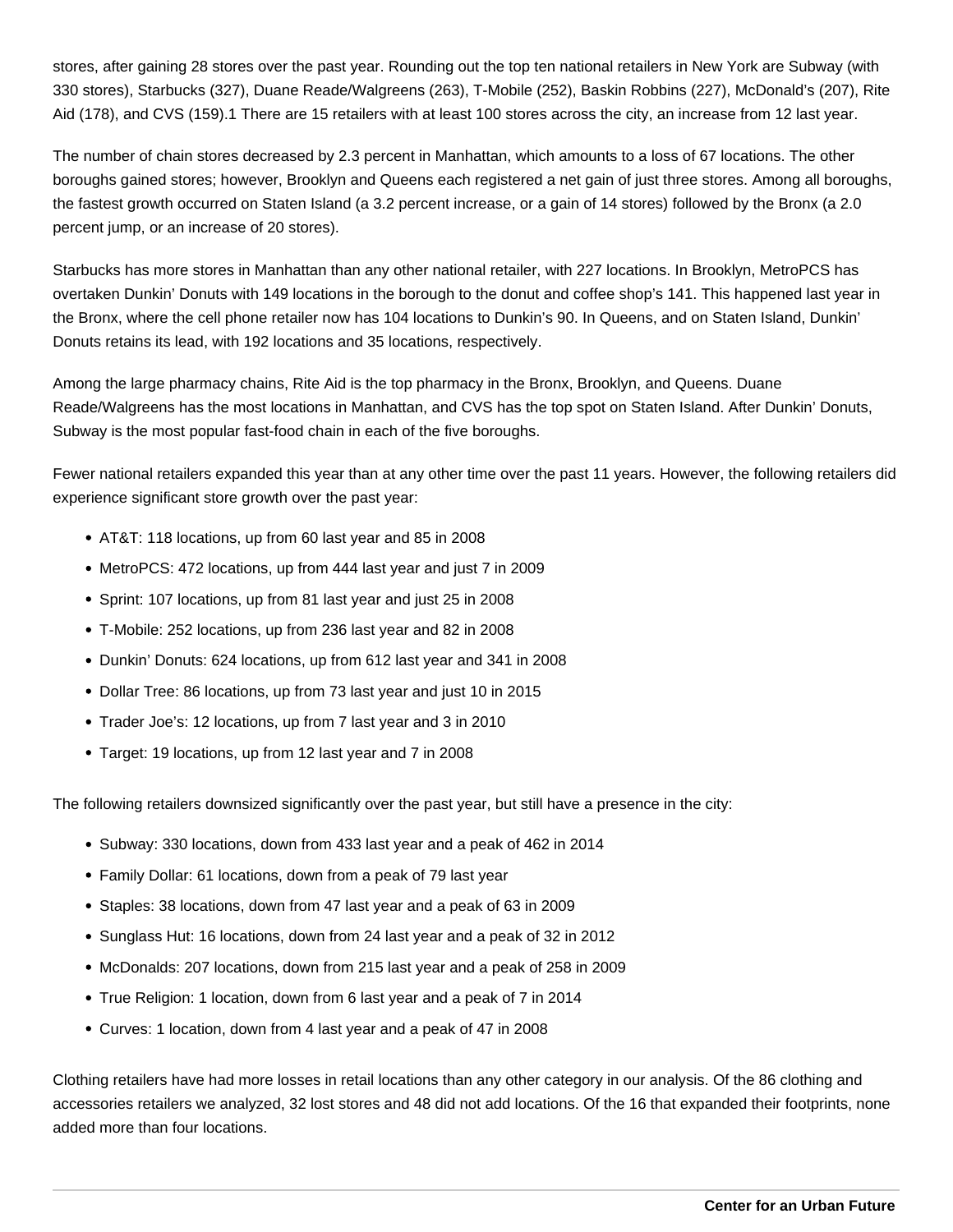Most national retailers were launched or are headquartered outside of New York City. Nonetheless, a fifth of all chain locations in New York City are outposts of homegrown retailers. In addition, New York City–based national chains are responsible for more than half of all store locations in four different retail categories. Fully 99 percent of chain health club locations belong to New York City–based chains like Equinox and New York Sports Club, as well as 75 percent of pet supply store locations, 69 percent of optical good and optometrist chain locations, 67 percent of juice bars, and 66 percent of chain tea shop locations. In contrast, only 2 percent of chain coffee shop locations belong to national retailers based in New York City, along with 6 percent of ice cream chain locations and 11 percent of fast-food restaurant locations.

## **Borough Trends**

Our report also charts retailer trends within the boroughs. We discovered several interesting trends this year:

- Overall, 174 retailers have more of their stores in Manhattan than any other borough, 59 retailers have more of their stores in Brooklyn, 51 in Queens, 19 in the Bronx, and seven have the most on Staten Island.
- Only 146 out of the 328 national retailers with locations in New York City had at least one location in the Bronx (45 percent) an increase from 133 last year. In comparison, 273 (83 percent) have locations in Manhattan, 211 (64 percent) have locations in Queens, 211 (64 percent) have locations in Brooklyn, and 166 (51 percent) have locations on Staten Island.
- Fifty-four retailers have no locations outside Manhattan, with the largest being Pret a Manger (55 locations), Papyrus (22 locations), and Chop't (18 locations).
- Five retailers have their only locations in Queens: Puma, FYE, Original Soupman, Curves, and True Religion, each with just one location in the city. Three of the national retailers that had their only locations in Queens last year have closed down this year: Gold's Gym, Bare Minerals, and Easy Spirit.
- Only two retailers have their only locations on Staten Island: Planet Wings (5 locations) and Helzberg's Diamonds (1 location). Last year, Build-A-Bear Workshop had its only location on Staten Island, but in the past year the retailer has opened a location in Manhattan and another in Queens. Stride Rite had its only location on Staten Island last year, but has since closed all its New York City locations.

Every year, we add new national retailers to our ranking. This year, we added 9 new retailers: The UPS Store, Nordstrom, H-Mart, Dairy Queen, Key Food, Associated Supermarkets, Stop and Shop, Carter's, and Foodtown. Including these new retailers, our complete list of 337 retailers has 8,175 store locations across the five boroughs.

## **Zip Code Trends**

Like last year, the 10314 zip code, home to the Staten Island Mall, took the top place for highest number of national retailer locations at 180, down from 182 last year. Manhattan's East Village 10003 zip code has the second-highest number of chain store locations at 173 (down from 179 last year), while the 10001 zip code in Midtown/Koreatown that is home to the Manhattan Mall and Herald Square shopping areas is third at 164 (down from 167 last year). Zip code 11201 in Brooklyn Heights/Downtown Brooklyn has the largest number of national retailer locations in that borough at 152, down from 160 last year. In Queens, zip code 11373 in Corona/Elmhurst, home to the Queens Center Mall, has the highest number of chain stores in that borough (128). In the Bronx, zip code 10475, home to the Bay Plaza Shopping Center has the highest number of chain stores of any zip code in that borough (92).

Only 38 percent of the city's zip codes saw increases in the number of chain store locations, the lowest share since we started tracking this information. For the second year in a row, the biggest increase was in the 10007 zip code in Lower Manhattan/Tribeca, which saw an increase of 16 locations, followed by a nine location increase 10027 (Central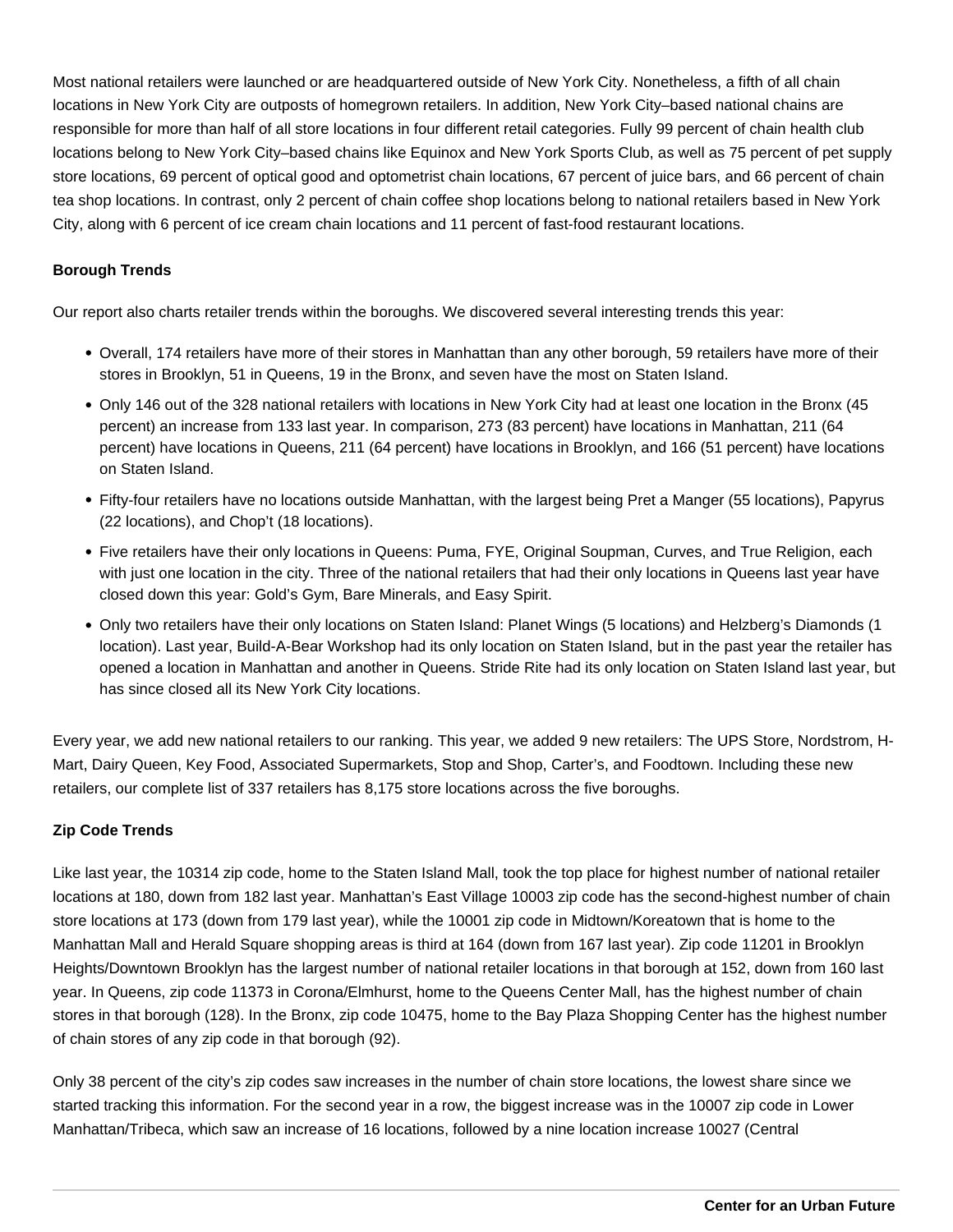Harlem/Morningside Heights, Manhattan) and an eight-location increases in 10002 (Chinatown/Lower East Side, Manhattan). In the remaining boroughs, 10475 (Baychester/Co-op City, Bronx), 10309 (Pleasant Plains/Princess Bay, Staten Island), and 11413 (Springfield Gardens, Queens) all gained seven locations, while 11222 (Greenpoint, Brooklyn) gained six.

Notably, JFK Airport lost 11 chain store locations, the biggest drop of any zip code. This amounts to 19 percent decrease compared to last year. Brooklyn zip code 11234 (Flatlands) was a close second, losing 10 locations, followed by Manhattan's 10024 (Upper West Side) at a loss of nine locations. In the Bronx, 10451 (Highbridge /Morrisania) lost the most chain store locations in that borough, at 7, and 10312 (Eltingville) on Staten Island lost 2 locations.

Fully 37 percent of all national retailer store locations are in Manhattan, while 23 percent are in Queens, 22 percent in Brooklyn, 13 percent in the Bronx, and 6 percent on Staten Island. Over the past six years Manhattan's share has dropped from 39 percent in 2012 to 37 percent in 2018, while Brooklyn's share has increased from 20 percent to 22 percent.

Manhattan also has the highest concentration of chain stores at 122 locations per square mile. The remaining boroughs have significantly fewer chain stores per square mile: Brooklyn (39), Queens (16), the Bronx (12), and Staten Island (8). Overall there are 26 chain stores per square mile and 1,099 New York City residents for every chain store location in the city.

The remainder of this report details a comprehensive ranking of national chains in New York city by their number of store locations, the number of store locations in each zip code, zip codes with the most and least number of chains, and zip codes with the most and least number of chains by borough.

## [Download](/pdf/StateOfChains2018.pdf) the full report.

1. Duane Reade was acquired by Walgreens in 2010. Although there are still Duane-Reade- and Walgreens-branded stores throughout the city, we counted all of these stores together.

General operating support for the Center for an Urban Future has been provided by The Clark Foundation and the Bernard F. and Alva B. Gimbel Foundation . CUF is also grateful for support from Fisher Brothers for the Middle Class Jobs Project.

This report was written by Christian González-Rivera and Jonathan Bowles and edited by Eli Dvorkin. Research support from Guy Mika.

Center for an Urban Future (CUF) is an independent, nonprofit think tank that generates innovative policies to create jobs, reduce inequality and help lower income New Yorkers climb into the middle class. For 20 years, CUF has published accessible, data-driven reports on ways to grow and diversify the economy and expand opportunity that are anchored in rigorous research, not preconceived notions about outcome. Our work has been a powerful catalyst for policy change in New York City and serves as an invaluable resource for government officials, community groups, nonprofit practitioners and business leaders as they advocate for and implement policies to address some of New York's biggest challenges and opportunities.

#### RELATED PRESS

## [Chain Stores Are in Decline, Time to #ShopListe](https://www.wnyc.org/story/chain-stores-are-decline-time-shoplistener)ner

WNYC, by The Brian Lehrer Show, December 20, 2018

[Retail chains scale back in NYC in 2018, report sh](http://usa.chinadaily.com.cn/a/201812/21/WS5c1be22ea3107d4c3a001f6c.html)ows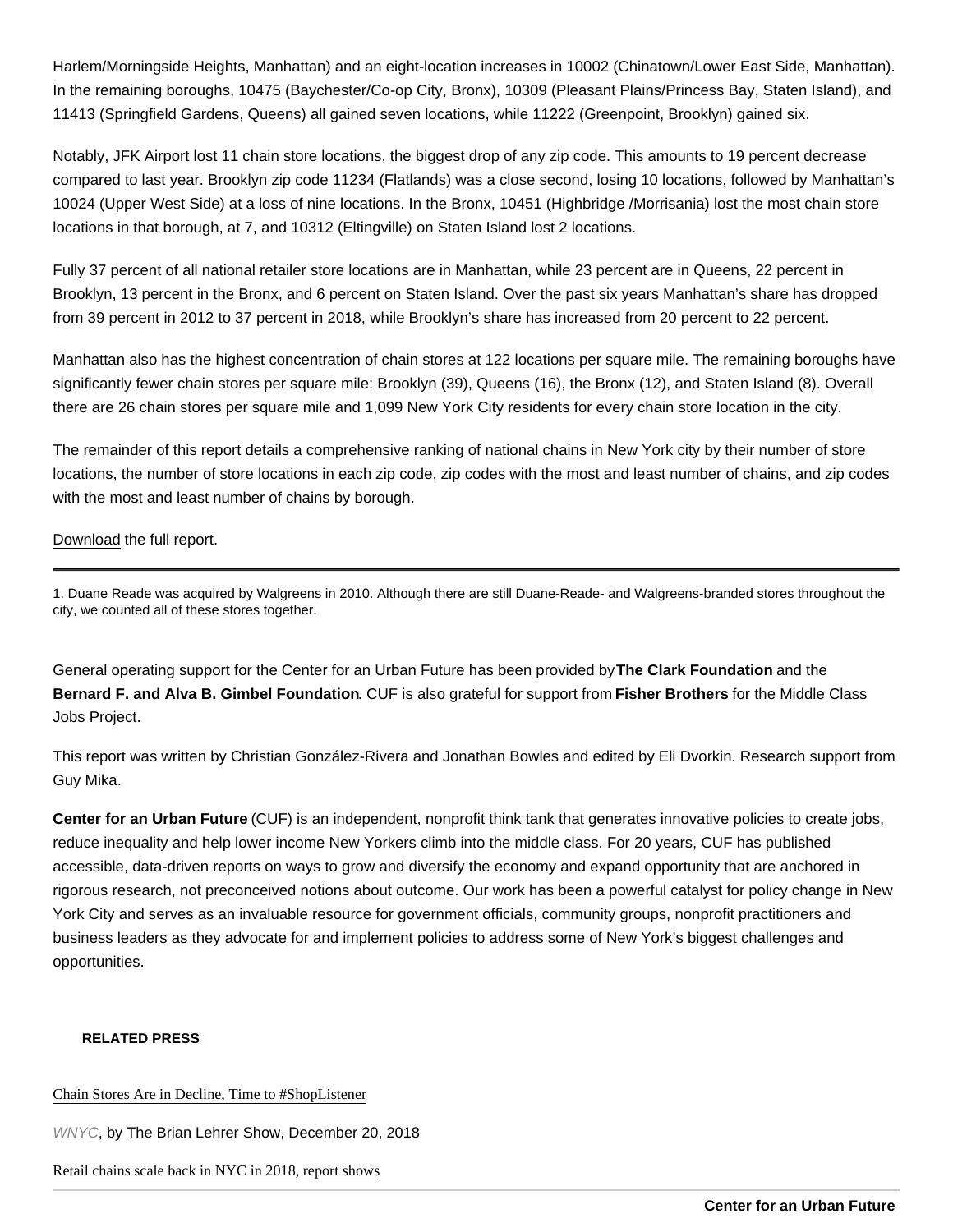#### China Daily, December 21, 2018

#### [Big retail chains are rapidly closing in New York C](https://www.foxbusiness.com/retail/big-retail-chains-are-rapidly-closing-in-new-york-city)ity

Fox Business, by Jade Scipioni, January 28, 2019

#### [The exodus of New York City's endangered middle c](https://nypost.com/2018/12/22/the-exodus-of-new-york-citys-endangered-middle-class/)lass

New York Post, by John Aidan Byrne, December 22, 2018

#### [How to work retail in the middle of the retail apocaly](https://www.chicagotribune.com/consumer-reviews/sns-retail-apocalypse-20191227-2vphggjytrg53ewaky5a4m4woq-story.html)pse

Chicago Tribune, by Andy Newman, January 06, 2020

#### [Staten Island had largest 2018 retail chain growth in NYC, repor](https://www.silive.com/news/2018/12/staten-island-has-largest-2018-retail-chain-growth-in-nyc-report-says.html)t says

Staten Island Advance, by Tracey Porpora, December 19, 2018

#### [Big Retail, Food Chains Closing Shop In New York City In Record Num](https://dailyvoice.com/new-york/yonkers/business/big-retail-food-chains-closing-shop-in-new-york-city-in-record-numbers/746256/)bers

Yonkers Daily Voice, by Zak Failla, January 10, 2019

#### [New York City sees decline in national chain st](http://www.fox5ny.com/news/nyc-national-chain-stores-decline)ores

Fox 5 NY, by Arthur Chi'en, December 19, 2018

#### [The Sweet Spot: How Dunkin' Has Kept the Dough Rising Despite Retail](https://commercialobserver.com/2019/05/dunkin-sweet-spot/) Woes

Commerical Observer, by Tom Acitelli, May 21, 2019

#### [Number of chain stores in NYC falls for first time in 11 years, report](https://www.amny.com/news/nyc-chain-stores-1.24723095) says

amNY, by Sarina Trangle, December 20, 2018

#### [Saving America's Endangered Retail Through Immersive Comm](https://commercialobserver.com/2019/07/saving-americas-endangered-retail-through-immersive-commerce/)erce

Commercial Observer, by Winston Fisher, July 25, 2019

#### [National retail chains closing at a rapid rate in N](https://nypost.com/2018/12/18/national-retail-chains-closing-at-a-rapid-rate-in-nyc/)YC

New York Post, by Lisa Fickenscher, December 18, 2018

#### [Rate of empty storefronts jumped by 45% - and it could get worse, repo](https://www.amny.com/real-estate/empty-storefronts-nyc-1.36834078)rt says

amNY, by Ivan Pereira, September 26, 2019

#### [Five NYC Retail Chains Expand in 2019 While Others See Shrin](http://thejewishvoice.com/2019/12/24/five-nyc-retail-chains-expand-in-2019-while-others-see-shrinkage/)kage

The Jewish Voice, by Hadassa Kalatizadeh, December 24, 2019

#### [How chain stores are rightsizing New York City re](https://www.retaildive.com/news/how-chain-stores-are-rightsizing-new-york-city-retail/571712/)tail